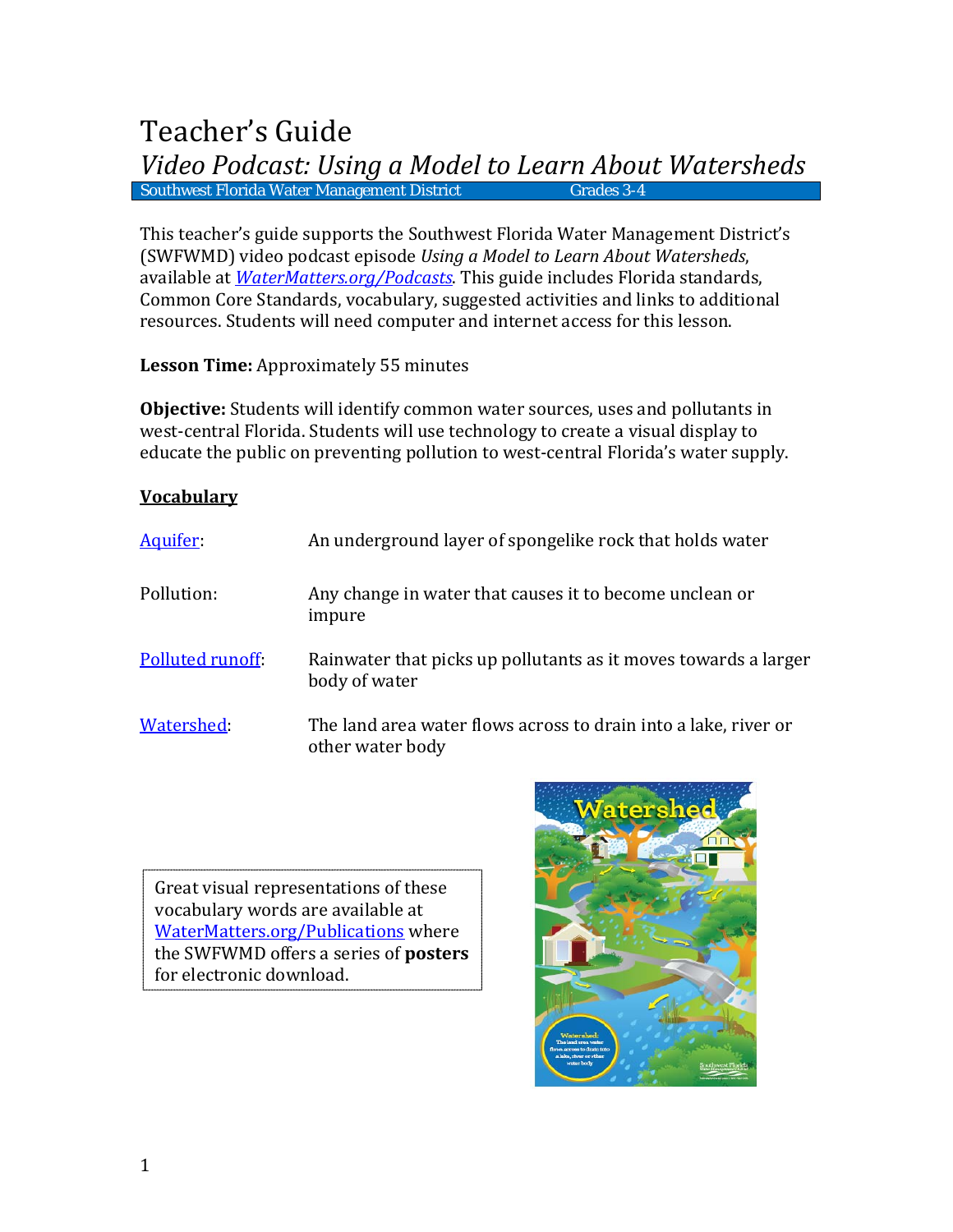# **Lesson**

# **Engage:**

(15 minutes) Prior to watching the podcast, pose the following essential question to your students: How does pollution affect your everyday life? Remind students to look for evidence in the podcast to help them answer this question.

Watch podcast episode *Using a Model to Learn About Watersheds.* Review the vocabulary terms and use the following questions to frame a class discussion:

What is pollution? What types of pollution can harm local water bodies and the water we drink? How could pollution affect an ecosystem? How could pollution in our drinking water affect people?

## **Explore/Explain:**

(25 minutes) Ask students to access the *ClipPix* SWFWMD gallery (link below). Instruct students to open Word, Publisher or another program that can be used to create a visual display (brochure, poster, etc.). Tell students they will be creating a visual display to educate others about pollution in local water bodies and water supply.

Encourage students to use images selected from the ClipPix galleries to teach others how to prevent pollution and runoff from entering our water. Students should recall what they learned in the podcast, but can also use [WaterMatters.org/Watersheds](http://www.watermatters.org/Watersheds) for ideas.

## **Extend:**

(5 minutes) After 20–25 minutes, instruct students to save their work. Allow students to get up and view other students' displays. Perhaps tell students to stand up and move to their left to see the neighboring display. After 10–15 seconds, have students move to the left again. Continue until the students have seen 3–4 other displays. Then ask students to return to their seats.

## **Evaluate:**

(10 minutes) Select several students to present their displays to the class. If time permits, take SWFWMD's watershed pledge as a class at: [WaterMatters.org/Watersheds.](http://www.watermatters.org/Watersheds)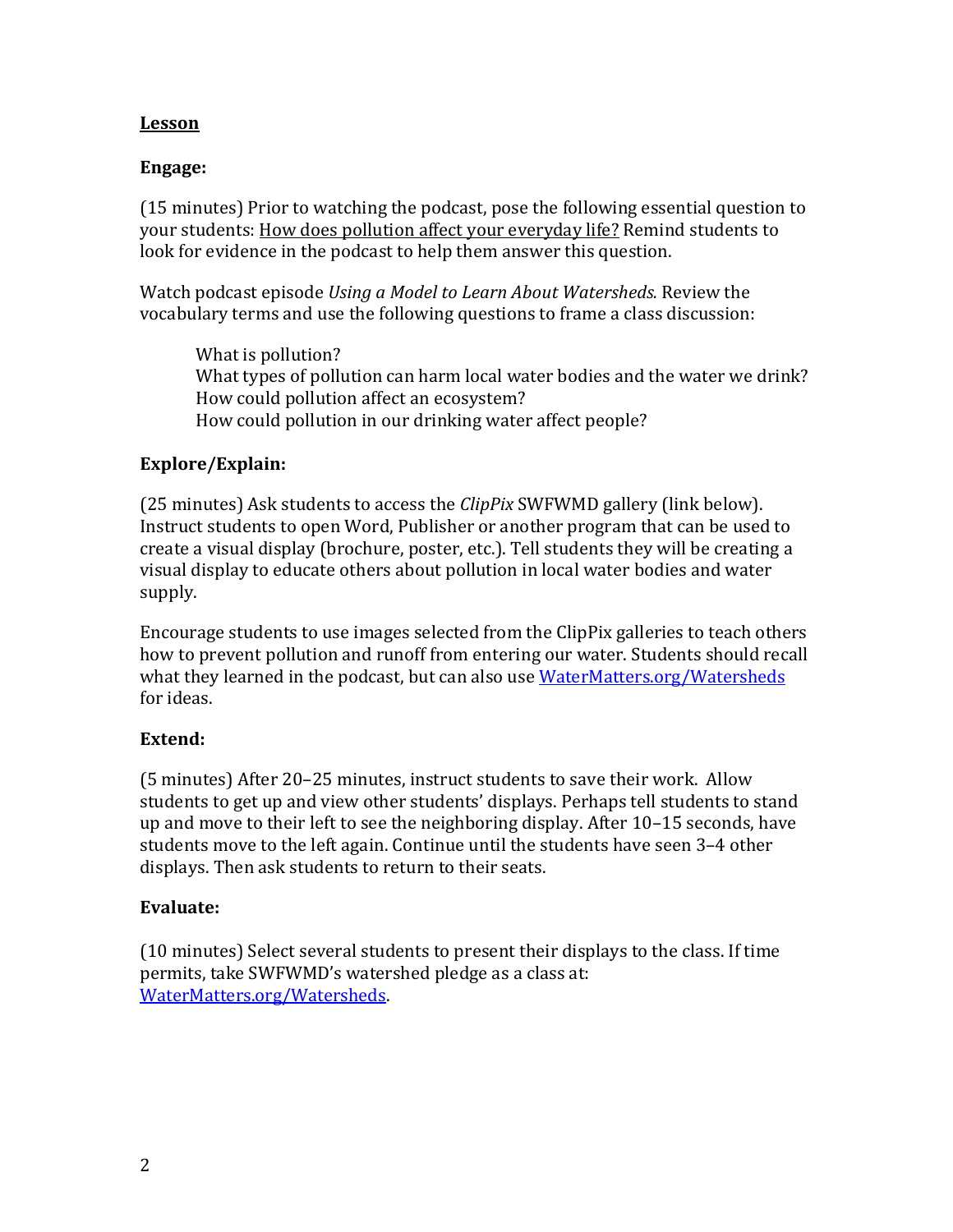# **Additional Links**

#### [WaterMatters.org/Publications](http://www.watermatters.org/publications)

- WaterDrops: Watersheds (3–5 student booklet and teacher's guide)
- Posters mentioned under vocabulary

## [WaterMatters.org/Watersheds](http://www.watermatters.org/Watersheds)

- View virtual watershed excursions
- Take the Watershed Pledge

# [WaterMatters.org/WaterMonitoring](http://www.watermatters.org/WaterMonitoring)

<http://etc.usf.edu/clippix/pictures/watershed-model/>

<http://etc.usf.edu/clipvideo/galleries/watershed-model/>

# **Standards**

# **Next Generation Sunshine State Standards:**

SC.3.N.3.2

Recognize that scientists use models to help understand and explain how things work.

SC.3.N.3.3

Recognize that all models are approximations of natural phenomena; as such, they do not perfectly account for all observations.

SC.4.N.3.1 Explain that models can be three dimensional, two dimensional, an explanation in your mind, or a computer model.

SC.4.E.6.6 Identify resources available in Florida (water, phosphate, oil, limestone, silicon, wind, and solar energy).

SC.4.P.8.2 Identify properties and common uses of water in each of its states.

## **Common Core State Standards:**

[CCSS.ELA-Literacy.SL.4.1](http://www.corestandards.org/ELA-Literacy/SL/4/1/) Engage effectively in a range of collaborative discussions (one-on-one, in groups, and teacher-led) with diverse partners on *grade 4 topics and texts*, building on others' ideas and expressing their own clearly.